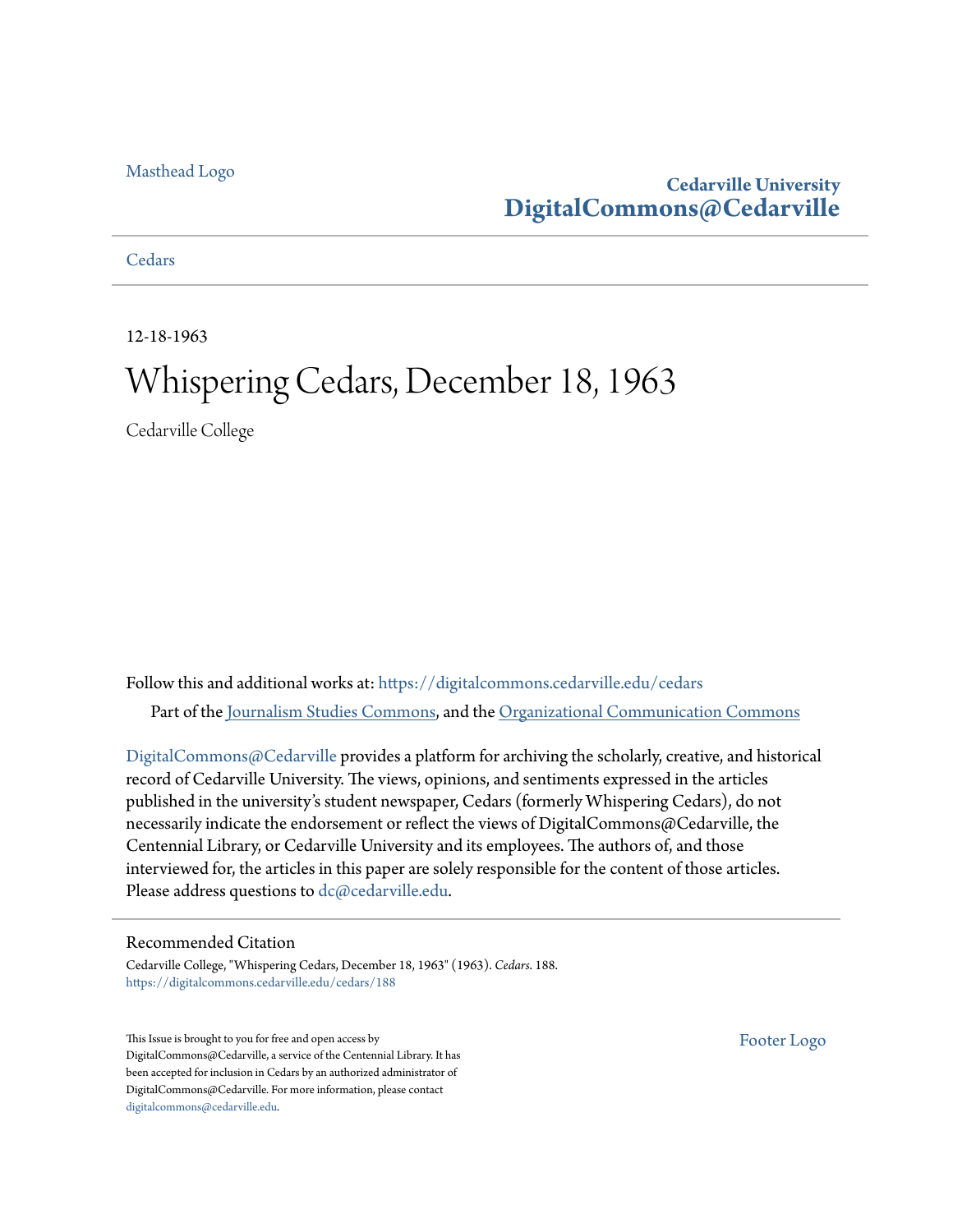# $\boldsymbol{\mathcal{A}}$  Student Publication of Cedarville College WETCHEN ING CEDARS

Vol. X December 18, 1963 No. 4

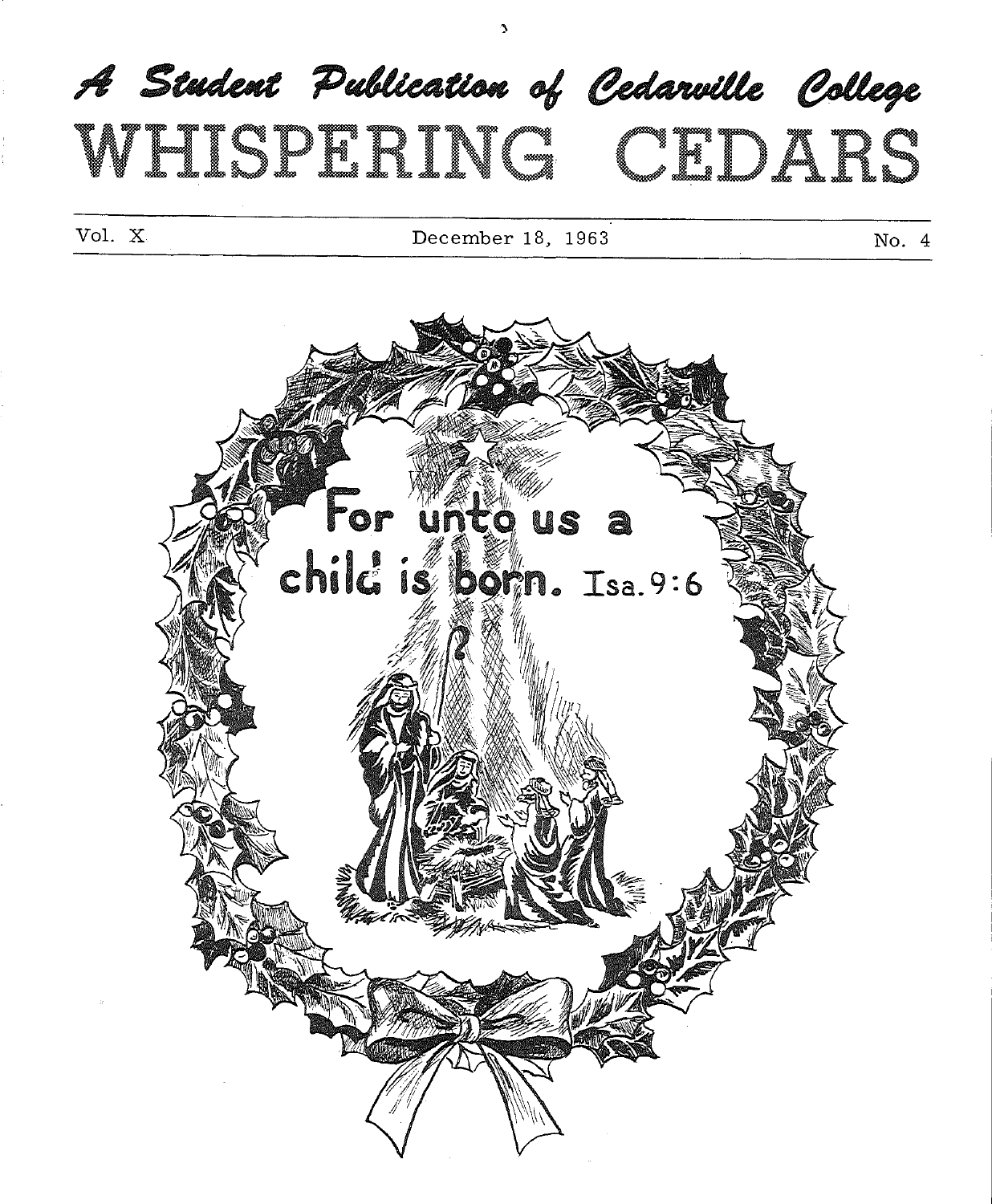#### EDITORIAL

#### IS FREE THOUGHT ATTAINABLE?

Are free thought and academic freedom privileges found on the Cedarville College campus? Do opinions and social pressures encourage students to think along environmental patterns? Is true academic freedom found in the secular college of America? Are their students pushed into thought patterns by social and opinion pressures?

Before we can answer these questions it is necessary to take a good view of what is in an education. Can complete objectivity be employed to give a com<sup>p</sup>lete education? Certainly objectivity must be employed, but not, nor can it be, divorced from subjectivity. If I were in a hurry and asked a professor of history to tell me if Julius Caesar was an evil man, I would not like a long dissertation of the complete life of Caesar but just a short answer to my question. <sup>I</sup> know of an instructor that once had her students write a theme describing the door knob on the classroom door. A simple thing to do? Certainly not, for her students found the forty minute period was up before they could completely exhaust what could be said about that one simple doorknob. Could we then teach history objectively? Of course not! Therefore the instructor can only employ selected examples to teach his course. The demands of time necessitate selectivity. Since selectivity is the only practical method of teaching subjectivity, it is used on our campus. <sup>A</sup> student, therefore, should desire and gets to be led through an area of education by his professor. Original thought, however, can still be practiced by the students.

Opinions and social pressures of being on a Christian campus have an effect on the students' thoughts. Is this bad? Certainly not, for this has been that driving factor that has brought many students to our campus.

Do these same pressures exist in the secular colleges of America? Once again, they certainly do! Professor Raymond Bartholomew presented an article written by Solomon Asch entitled "Opinions and Social Pressure" from the book Form and Idea published by the Macmillan Company in 1961. The pressures that can be exerted upon a student in a classroom situation is amazingly great. It is advisable for all students to read this article relating the results of tests made in three of our institutions of higher learning.

We now realize that no matter where a student goes to college, he will be coming under great social and opinion pressure. T> *.n.* it is necessary for the prospective student to choose that institution which insures the highest quality of given material. It is for this reason that we can be thankful that we can attend Cedarville, a college based upon and proclaiming the principle given to us by Jesus Christ.

#### STAFF

| EditorRonald McDugle             |  |
|----------------------------------|--|
| Arts Editor Martha Ammons        |  |
| Sports Editor Kent Tennant       |  |
| Reporter-in-Chief Rita Millikin  |  |
| Copy Reader. Susan Martin        |  |
| Political Editor. Joseph Stowell |  |
| Typist. Ardith Cayton            |  |
|                                  |  |

Adviser E. L. Greenwood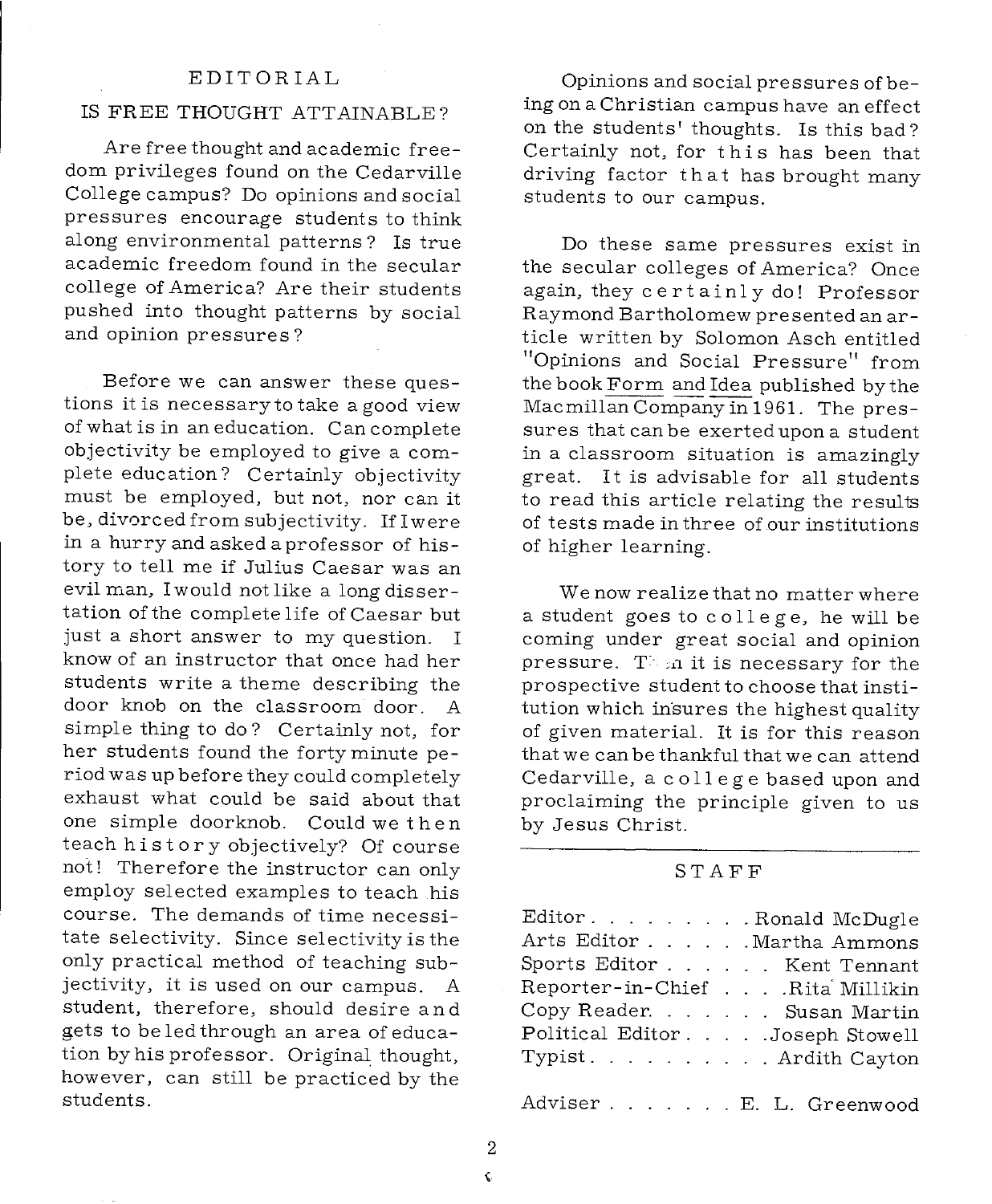#### HOLIDAY MOOD SET BY EVENING OF MUSIC

Sounds of the holiday season rang out last Monday night, as the College Music Department presented its annual Christmas concert.

The concert opened with the College Band under the direction of Mr. William Thornton. Among the pieces played by the band were the moving "Gesu Bambino" and the ever popular "Jingle Bells."

The next part of the program was given over to Miss Ruth Smith and the Choralaires. The Choralaires presented the lively English carol "we Wish You A Merry Christmas' and a sparkling rendition of "Jingle Bells." They ended with the popular Harry Simeone arrangement of <sup>11</sup>The Night Before Christmas. "

The climax of the evening came as <sup>a</sup> choir composed of members of the College Choir, the Choralaires, and those who wished to participate presented "Born A King," a cantata written by John W. Peterson. Ele Smelser, Vicki Curcio, Bob Ridnour, and Mark Averitt sang the solos, and Bob Reynolds was narrator. Shirley Byrd accompanied at the piano and Gordon Griffin at the organ.

The concertwas truly representative of the real meaning of the Christmas season. From the sparkling traditional carols to the moving story in song of our Lord's birthday.

MERRY CHRISTMAS TO AIL FROM THE MUSIC DEPARTMENT OF CEDAR-VILLE COLLEGE.

#### SUMMER SCHOOL BEING PLANNED AT C. C.

Another step forward in the academic life at Cedarville College will, in all probability, be taken this summer. A six weeks summer school will be instituted. Dr. Johnson is planning on enrolling one hundred students and will have approximately ten professors on the faculty. This program will include for the most part the courses which are general requirements here at Cedarville.. Nine hours will be the suggested summer school load with extra hours avail- 'able on special permission. There will be <sup>a</sup>pre-registration in May, and the school will be open to students, pastors, or anyone interested in furthering their education.

#### MERRY CHRISTMAS FROM THE JUNIOR CLASS

On Friday, December 13, the Junior Class sponsored a Christmas all-school party. The Choralaires, under the direction of Miss Ruth Smith, favored those present at the party with a lively arrangement of "Jingle Bells." The girls in the group were dressed appropriately for the season in their new rose dresses.

Gordon Griffin presented numbers at the piano. We were also privileged to hear vocal numbers by Mrs. Judy Smith. Judy (Lachman) Smith was graduated from Cedarville College last June.

The very fine program under the direction of Vicki Curcio did mu\_ch to put the students who attended in the joyous spirit of the Christmas season.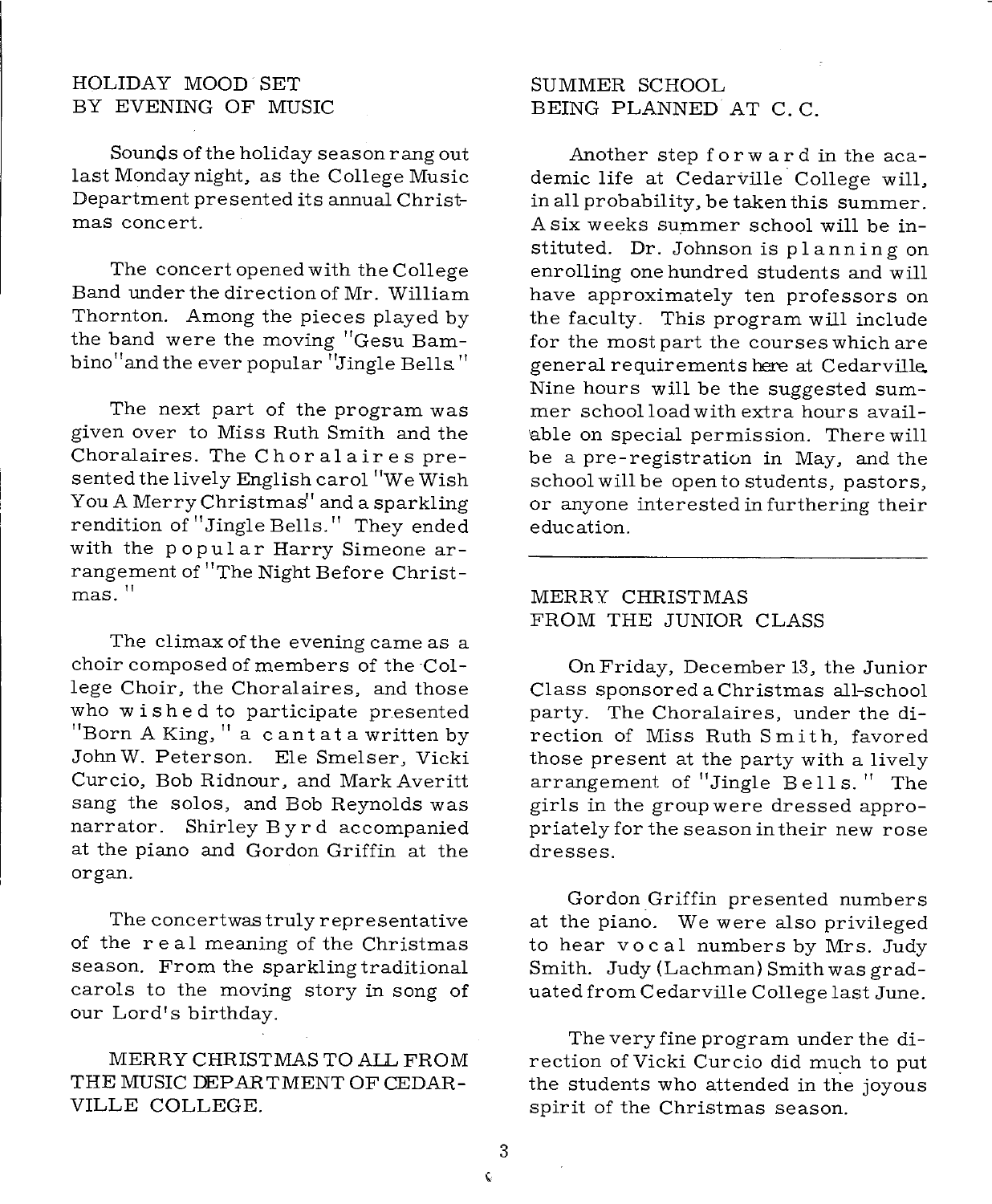#### PROFILE OF AMERICA IN CRISIS

"No man is an island. " One man died and the world stood still.

Not long ago, amidst the normal pattern of a normal afternoon, America was shocked into reality in a very abnormal way. The death of the late President John F. Kennedy shocked not only our nation but the whole world to its very foundation and pulled the veil of stagnate indifference away from the character of the American people. As in previous crises, Americans were again found to be very respectful, emotional, and warm. This respect was clearly evidenced by the hushed millions who flooded Washington on that fate-filled weekend and the closed schools and crowded sanctuaries. Emotionally, America's eyes were filled with tears while friend and foe dared but say only good about the assassinated president. In one section of the country, emotions were so high that a factoryworker, a John Birch extremist, remarked that the country was better off without President Kennedy and the rest of the employees walked off their jobs demanding that he be fired. The fact that Americans sent over \$200, 000 to the widow of the Dallas policeman killed in the incident and \$6,000 plus a home in Kansas to the widow of the assassin clearly shows the warmth and deep concern that Americans have for their fellow man. We, as a country and as a people, can be proud of our heritage, proud of our courageous leaders both past and present and proud of our actions during this past month.

That tragic weekend, not too long ago, brought to our minds the fact of the un-

certainty of life. Whether it be rich man or poor, leader or follower, "Ask not for whom the bell tolls .... "

FURTHER POLITICAL INTEREST-JOIN C. C. C. C.

At long last there seems to be a real interest springing up among Cedarville students along the lines of politics. This is evidenced in the new club on campus-The Cedarville College Conservative Club. Whereas politics are the center of many larger campuses across the nation, we at Cedarville seem to be a little reluctant to take a real interest in them. Is this the right attitude for us as Christians? No. We have just as great a responsibility to our country and to the way it is governed as do those around us.

The club plans to invite guest speakers in and have open discussion groups on current political trends and national problems. A radio discussion panel will have a program everyweek on our school radio station, WCDR-FM. Membership is always open to those who qualify, and those who are interested should contact Mr. Paul Reno, the president of the club.

This coming year promises to be <sup>a</sup> very interesting one along political lines. The club will have many things to discuss, do, and see in its inaugural year. Here is a real opportunity for you to deepen your political insight.

LISTEN to WCDR-FM at 90. 1 meg. "reflecting your taste in good programming" at Cedarville College.

¢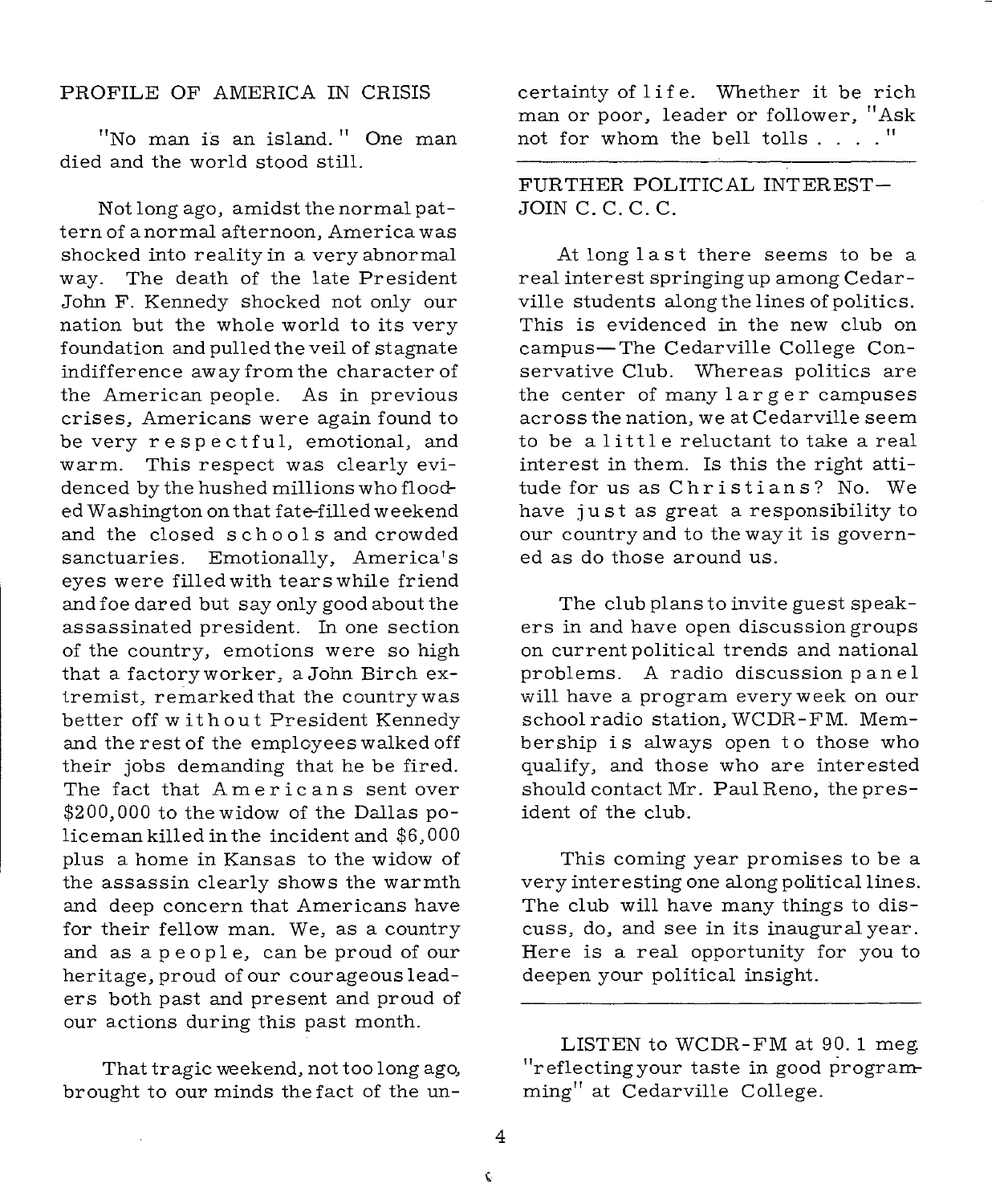#### PRE-REGISTRATION JANUARY 6-17

Pre-registration has been recently added to Cedarville College. It began second semester of last year and has proved to be very advantageous to the students. It provides the students with <sup>a</sup>longer semester break, helps them avoid the previously characteristic long lines, gives them a greater chance to see their advisers and to consult them in <sup>a</sup>more leisurely manner, and gives them a chance to plan their schedules more rationally. It also relieves the worry of coming back from semester break wondering what you will take the following semester. It is to the student's advantage to take part in pre-registration.

Upon returning from Christmas vacation, students will find in their mailboxes all the materials and instructions necessary for pre-registration. Each student should follow the step-by-step instructions given, and he will find preregistration is simple. He should also <sup>p</sup>lan to make financial arrangements during pre-registration.

Any students having classes at Central State should pre-register over there fir st to avoid conflicts in their schedules. Pre-registration at Central State parallels the pre-registration at Cedarville.

There will be no final registration for those students who forget to preregister; and therefore, each student should have his registration for next semester completed by January 18th! There will be a \$5 fine levied upon anyone who does not pre-register during the two weeks set aside for it.

STUDENTS: DON'T FORGET TO PRE-REGISTER-JANUARY 6-17 !

#### CEDARVILLE TAKES SECOND IN TAYLOR TOURNEY

On Friday, December 6, Coach Don Callan and proteges embarked for Upland, Indiana, to battle with Spring Arbor College in the preliminary contest of the Taylor Tournament.

Coach Callan's crew performed admirably w e 11 as they soundly whipped Spring Arbor 111-81. Dozier Carter banged through 2B points and Jerry Olsen tallied 23 to aid the offensive cause. Neil Veydt took scoring honors for the opposition as he scored 22 points.

The game started out as a "nip and tuck" affair as both teams exchanged baskets during much of the first half. Neil Veydt hit a jump shot with five minutes left as Spring Arbor took a 35-34 lead. One-half minute later Jerry Olsen gunned through a twenty-five footer to give us a36-35lead that was never relinquished.

In the second half our forces overpowered the Spring Arbor team and Coach Callan wisely substituted to rest the regulars and give part-time performers added experience. With two minutes left Mel Pentecost hit a twelve foot jumper to push us past the century mark of 100 points. Ed Norris hit on 3 out of 3 field goal attempts as we won handily over Spring Arbor 111-81.